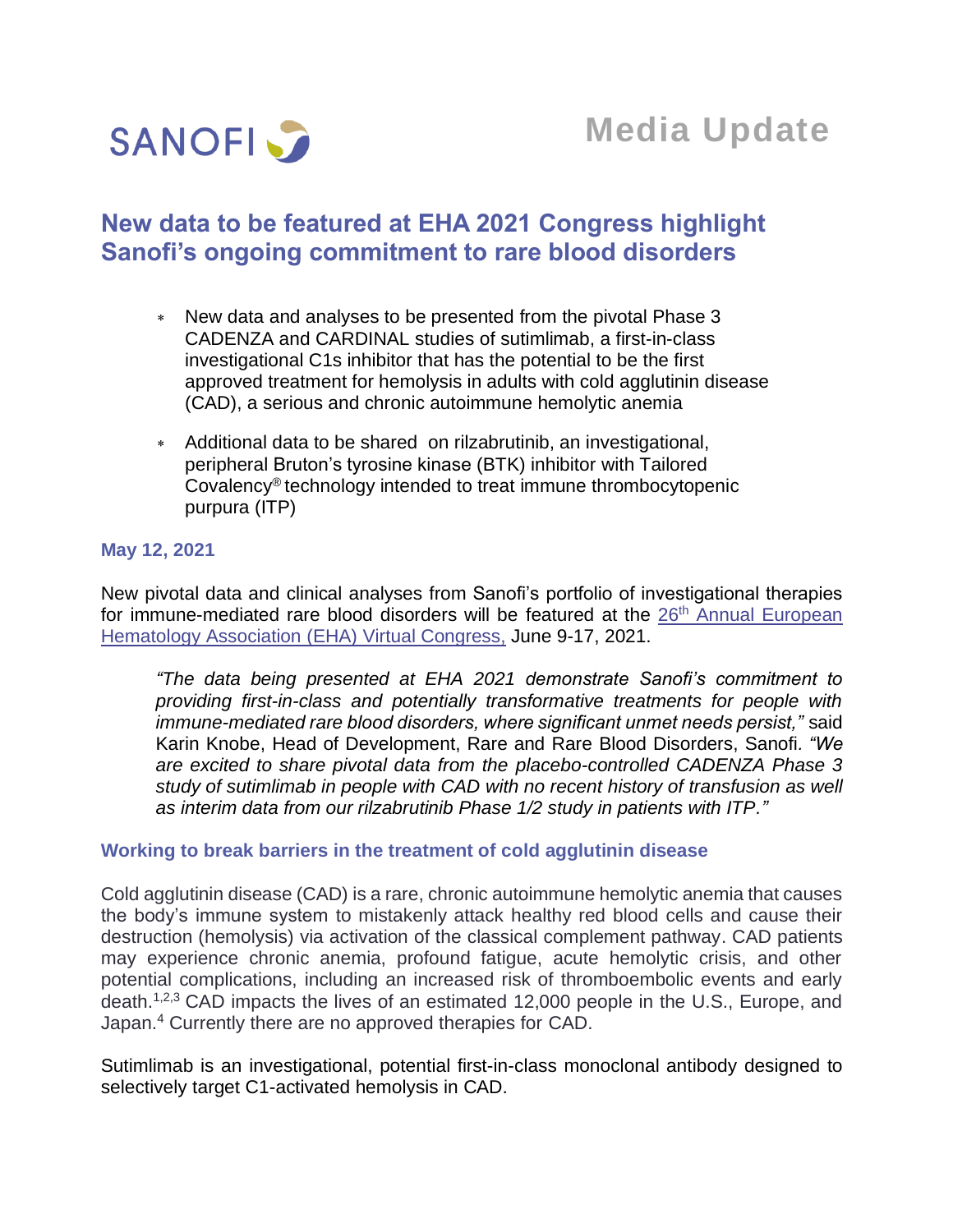*New data from pivotal Phase 3 CADENZA and CARDINAL studies*

- **Abstract #S291**: C1s-Targeted Inhibition of Classical Complement Pathway by Sutimlimab in Cold Agglutinin Disease (CAD): Efficacy and Safety Results from the Randomized, Placebo (PBO)-Controlled Phase 3 CADENZA Study. Oral Presentation.
- **Abstract #S290**: Sutimlimab, a Targeted Complement C1s Inhibitor, Improves Quality of Life (QOL) in Patients with Cold Agglutinin Disease (CAD): Results from the Randomized, Placebo-Controlled Phase 3 CADENZA Study. Oral Presentation.
- **Abstract #S312**: Sustained Improvements in Patient-Reported Outcomes with Sutimlimab in Patients with Cold Agglutinin Disease: 1-Year Follow-Up Interim Results from the CARDINAL Study. Oral Presentation.
- **Abstract #EP1179**: Clinically Important Change in FACIT-Fatigue Score for Patients with Cold Agglutinin Disease: An Analysis Using the Phase 3 CARDINAL and CADENZA Studies. Poster Presentation.
- **Abstract #EP689**: Inhibition of Complement C1s with Sutimlimab in Patients with Cold Agglutinin Disease (CAD): 1-Year Interim Results of the Phase 3 CARDINAL Study Long-term Follow-up (adaptation). Poster Presentation.

*Data on the potential impact of sutimlimab on QOL and fatigue in people with CAD* 

• **Abstract #EP709**: Inflammation and Fatigue in Patients with Cold Agglutinin Disease (CAD): Analysis from the Phase 3 CARDINAL Study (adaptation). Poster Presentation.

*New analyses on disease burden and healthcare resource utilization by people living with CAD* 

- **Abstract #EP1180**: Increased Antidepressant Use Among Newly Diagnosed Patients with Cold Agglutinin Disease Compared with Other Patients in a Large US Healthcare System. Poster Presentation.
- **Abstract #EP1193**: Healthcare Resource Utilization Among Patients with Cold Agglutinin Disease in Denmark (adaption). Poster Presentation.

# **Aiming to address unmet needs in immune thrombocytopenic purpura**

Immune thrombocytopenic purpura (ITP) is an acquired autoimmune blood disorder characterized by immune-mediated platelet destruction and impairment of platelet production, which leads to thrombocytopenia, a predisposition to bleeding, and altered quality of life for patients. There remains a need in relapsed/refractory ITP for patients failing to maintain their platelet counts with the current therapies.

Rilzabrutinib is an investigational peripheral Bruton's tyrosine kinase (BTK) inhibitor with Tailored Covalency technology intended to treat ITP.

• **Abstract #S299**: Phase I/II Updated Safety and Efficacy Results of Oral Bruton Tyrosine Kinase (BTK) Inhibitor Rilzabrutinib in Relapsed/Refractory Immune Thrombocytopenia (ITP). Oral Presentation.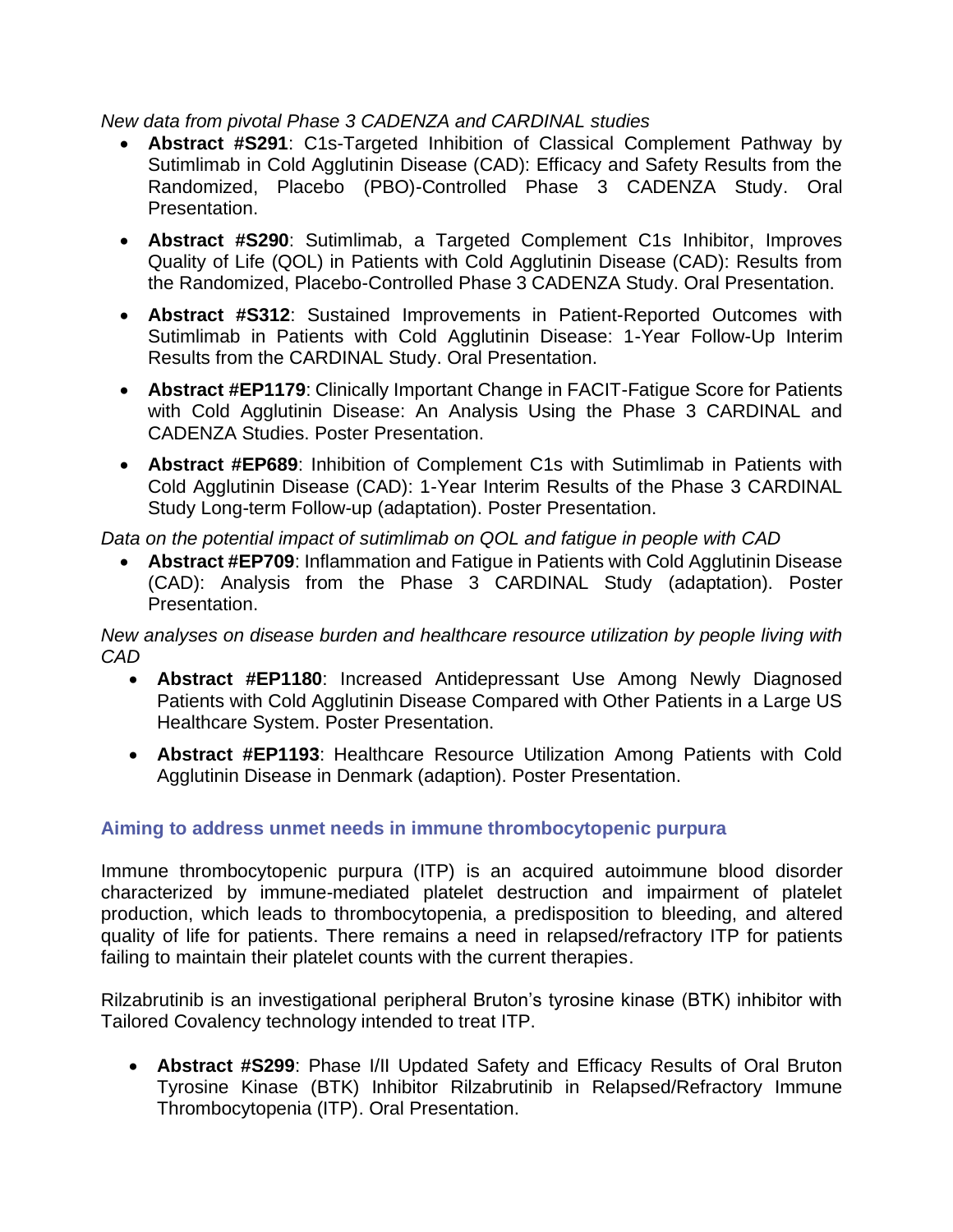• **Abstract #PB1733**: Phase III Multicenter, Double-Blind, Randomized, Placebo-Controlled Study of Rilzabrutinib, Oral BTK Inhibitor, in Adults and Adolescents with Persistent or Chronic Immune Thrombocytopenia. Abstract-only.

## **Additional presentation**

• **Abstract #EP1145**: Epidemiology, Treatment Patterns, and Clinical Outcomes Among Patients with Acquired Thrombotic Thrombocytopenic Purpura (aTTP) in the United States: an Electronic Health Records Analysis

## **Editor's Note:**

**About sutimlimab:** Sutimlimab is an investigational, humanized monoclonal antibody that is designed to selectively target and inhibit C1s in the classical complement pathway, which is part of the innate immune system. By blocking C1s, sutimlimab inhibits the activation of the classical complement pathway with the goal of halting C1-activated hemolysis in CAD to prevent the abnormal destruction of healthy red blood cells. By selectively inhibiting the classical pathway upstream at C1s, sutimlimab does not inhibit the lectin and alternative complement pathways.

Sutimlimab has been granted Breakthrough Therapy by the U.S. Food and Drug Administration (FDA) and Orphan Drug status by the FDA, European Medicines Agency and the Pharmaceuticals and Medical Devices Agency in Japan. Sutimlimab is currently under clinical investigation and has not been approved by any regulatory authority.

**About rilzabrutinib:** Rilzabrutinib is an oral, peripheral Bruton's tyrosine kinase inhibitor with Tailored Covalency technology being investigated for the treatment of immunemediated diseases, including immune thrombocytopenic purpura. BTK is involved in innate and adaptive immune responses and is a signalling molecule in immune mediated diseases. Rilzabrutinib has the potential to target the underlying disease pathogenesis and has not been shown to alter platelet aggregation<sup>5</sup>. The clinical significance of these mechanisms is currently under investigation and have not been approved by any regulatory authority. A Phase 3 clinical trial to evaluate rilzabrutinib for the treatment of ITP is currently underway with the first patient dosed in April 2021. Rilzabrutinib has been granted orphan drug designation and fast track designation by the U.S. FDA for ITP.

Rilzabrutinib is also being investigated in a Phase 3 trial for pemphigus, an immunemediated disease characterized by blisters in mucous membranes and skin as well as a Phase 2 study in the autoimmune condition IgG4 disease. Three additional Phase 2 studies in immunological diseases are planned to start in 2021.

\_\_\_\_\_\_\_\_\_\_\_\_\_\_\_\_\_\_\_\_\_\_\_\_\_\_\_\_\_\_\_ \*Tailored Covalency is a registered trademark of Principia Biopharma Inc., a Sanofi company

<sup>1.</sup> Broome C, et al. Increased risk of thrombotic events in cold agglutinin disease: A 10-year retrospective analysis. *Res Pract Thromb Haemost*. 2020;00:1–8.

<sup>2.</sup> Quentin A. Hill, Rajeshwari Punekar, Jaime Morales Arias, Catherine M Broome, Jun Su; Mortality Among Patients with Cold Agglutinin Disease in the United States: An Electronic Health Record (EHR)-Based Analysis. *Blood* 2019; 134 (Supplement\_1): 4790.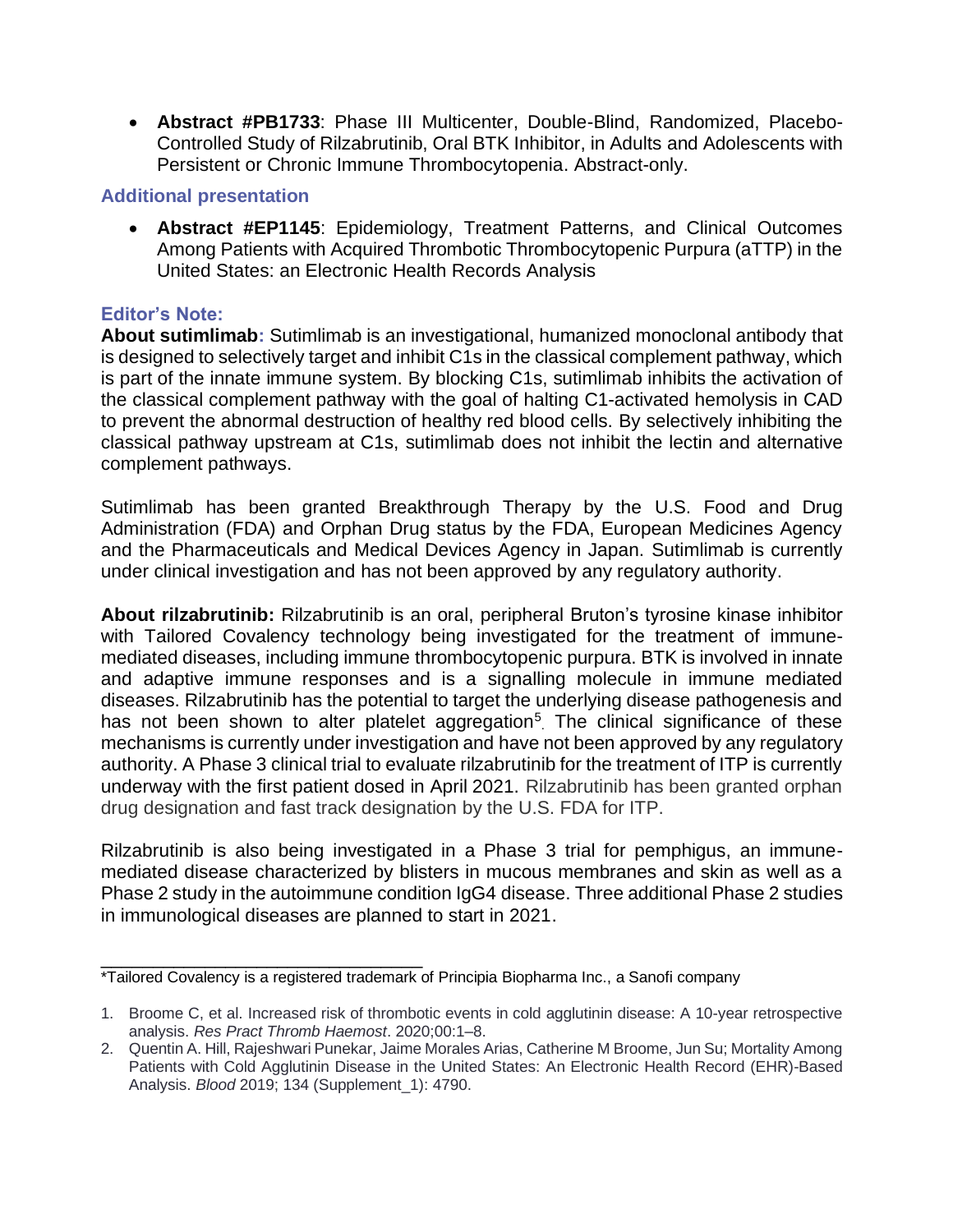- 3. Lauren C. Bylsma, Anne Gulbech Ording, Adam Rosenthal, Buket Öztürk, Jon P. Fryzek, Jaime Morales Arias, Alexander Röth, Sigbjørn Berentsen; Occurrence, thromboembolic risk, and mortality in Danish patients with cold agglutinin disease. *Blood Adv* 2019; 3 (20): 2980–2985.
- 4. Berentsen S, et al. Haematologica. 2006;91(4):460-466
- 5. Langrish CL et al Preclinical Efficacy and Anti-Inflammatory Mechanisms of Action of the Bruton Tyrosine Kinase Inhibitor Rilzabrutinib for Immune-Mediated Disease - J Immunol published online 5 March 2021

#### **About Sanofi**

Sanofi is dedicated to supporting people through their health challenges. We are a global biopharmaceutical company focused on human health. We prevent illness with vaccines, provide innovative treatments to fight pain and ease suffering. We stand by the few who suffer from rare diseases and the millions with long-term chronic conditions.

With more than 100,000 people in 100 countries, Sanofi is transforming scientific innovation into healthcare solutions around the globe.

Sanofi, Empowering Life

**Media Relations Contact** Sally Bain Tel.: +1 (781) 264-1091 [Sally.Bain@sanofi.com](mailto:Sally.Bain@sanofi.com)

**Investor Relations Contacts Paris** Eva Schaefer-Jansen Arnaud Delepine

**Investor Relations Contacts North America** Felix Lauscher Fara Berkowitz Suzanne Greco

IR main line: Tel.: +33 (0)1 53 77 45 45 [investor.relations@sanofi.com](mailto:investor.relations@sanofi.com) https://www.sanofi.com/en/investors/contact

#### *Sanofi Forward-Looking Statements*

This press release contains forward-looking statements as defined in the Private Securities Litigation Reform Act of *1995, as amended. Forward-looking statements are statements that are not historical facts. These statements include projections and estimates and their underlying assumptions, statements regarding plans, objectives, intentions and expectations with respect to future financial results, events, operations, services, product development and potential, and statements regarding future performance. Forward-looking statements are generally identified by the words "expects", "anticipates", "believes", "intends", "estimates", "plans" and similar expressions. Although Sanofi's management believes that the expectations reflected in such forward-looking statements are reasonable, investors are cautioned that forward-looking information and statements are subject to various risks and uncertainties, many of which are difficult to predict and generally beyond the control of Sanofi, that could cause actual results and developments to differ materially from those expressed in, or implied or projected by, the forward-looking information and statements. These risks and uncertainties include among other things, the uncertainties inherent in research and development,*  future clinical data and analysis, including post marketing, decisions by regulatory authorities, such as the FDA or the *EMA, regarding whether and when to approve any drug, device or biological application that may be filed for any such product candidates as well as their decisions regarding labelling and other matters that could affect the availability or commercial potential of such product candidates, the fact that product candidates if approved may not be commercially*  successful, the future approval and commercial success of therapeutic alternatives, Sanofi's ability to benefit from *external growth opportunities, to complete related transactions and/or obtain regulatory clearances, risks associated*